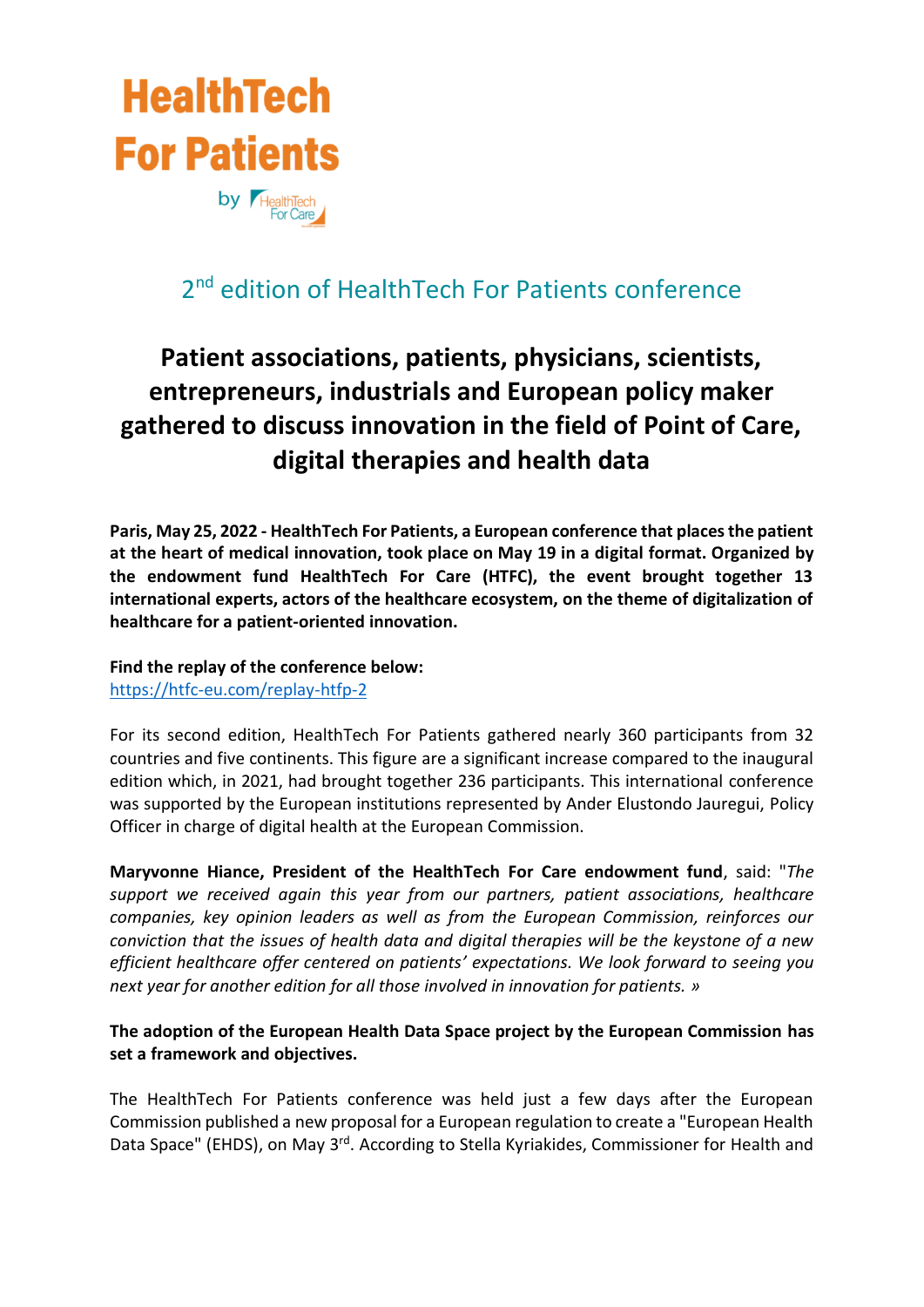Food Safety, the goal of the EHDS is to "*put citizens at the center, giving them the power to control their data in order to benefit from better health care*".

In his presentation during the opening, Ander Elustondo Jauregui introduced the proposed regulation and recalled the three objectives assigned to the European Health Data Area: "*To enable citizens to access and control their health data, to liberate the health data economy, to foster a true single market for digital health products and services, and to ensure a coherent framework for the use of personal health data for research, innovation, public policy and regulation*."

## **For healthtech innovation built with and for patients.**

Two round tables were hosted. The first was dedicated to digital therapies and their contribution to access to care and the development of innovations for patients. The second was dedicated to the decentralization of care, from diagnosis to therapy, and its positive impact on patient follow-up, adherence to therapies and patient relationship with healthcare professionals.

Through their exchanges, they highlighted the prospects opened up by the exploitation of health data to improve the hospitalization process, access and effectiveness of clinical trials, sharing of knowledge about diseases and above all the patients engagement.

The quality of this event would not have been the same without the HealthTech For Patients committee: Christian Policard, Erik Tambuyzer and Alain Herrera.

## **Introduction**

[https://www.youtube.com/watch?v=\\_mm3a1yQs5k&list=PLJwDoV6TYWsrMCliRDojd5mjrzn](https://www.youtube.com/watch?v=_mm3a1yQs5k&list=PLJwDoV6TYWsrMCliRDojd5mjrznH3Mm6z&index=1) [H3Mm6z&index=1](https://www.youtube.com/watch?v=_mm3a1yQs5k&list=PLJwDoV6TYWsrMCliRDojd5mjrznH3Mm6z&index=1)

## **Intervenants**

**Maryvonne Hiance** President of HealthTech For Care **Christian Policard** Founding Partner, Biotech Development Conseil **Ander Elustando Jauregui** Policy Officer – Digital health, European Commission *Event hosted by* **Alison Munro**

## **Round-table 1**

**Digitalization: New methods to improve patients' access to care & to develop faster patientoriented** [https://www.youtube.com/watch?v=3kw7Dyif9jY&list=PLJwDoV6TYWsrMCliRDojd5mjrznH3](https://www.youtube.com/watch?v=3kw7Dyif9jY&list=PLJwDoV6TYWsrMCliRDojd5mjrznH3Mm6z&index=2) [Mm6z&index=2](https://www.youtube.com/watch?v=3kw7Dyif9jY&list=PLJwDoV6TYWsrMCliRDojd5mjrznH3Mm6z&index=2)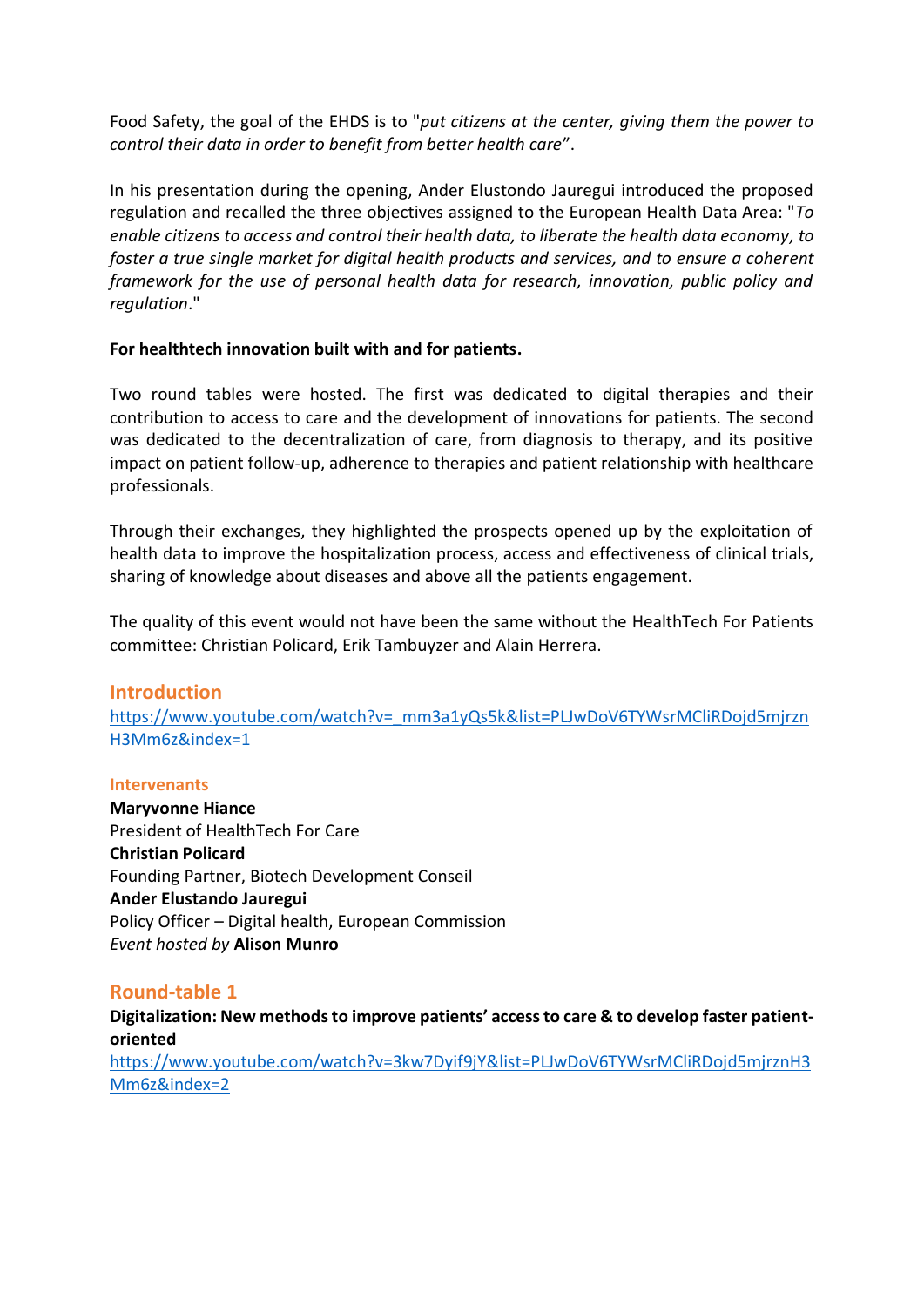#### **Speakers**

**Michel Goldman**, founder of I3h Institut **Mohammad Afshar,** CEO of Ariana Pharma **Karine Samama**, Strategy director for Microsoft France **Johan van Beek**, Global head of the « Medical Science & Digital Biomarkers » group for Biogen *Round table moderated by :* **Anaïs Le Corvec**, Co-founder of Cliclab Transformative Agent (patient expert)

## **Round-table 2**

**Point of Care Technologies for patients: Decentralization from diagnosis to treatment (tools, markers, technologies, parameters)** https://www.youtube.com/watch?v=kI\_CIGUKvds&list=PLJwDoV6TYWsrMCliRDojd5mirznH3 [Mm6z&index=3](https://www.youtube.com/watch?v=kI_CIGUKvds&list=PLJwDoV6TYWsrMCliRDojd5mjrznH3Mm6z&index=3)

#### **Speakers**

**Antoni Montserrat**, Member of the board of directors at ALAN – Maladies rares Luxembourg **Ayala Bliah**, general manager at SIVAN Innovation **Dr Benjamin Vandendriessche**, CMO at Byteflies **Uroš Bogdanović,** IDF Young Leader in Diabetes *Round table moderated by :* **Dr Alain Herrera**, hematologist and oncologist

**Conclusion** <https://www.youtube.com/watch?v=EsZcqB3OlXk>

**Speakers Christian Policard** BDC founder

#### **About HealthTech For Care**

The HealthTech For Care endowment fund, founded by France Biotech in 2020, is designed to support and promote access to healthcare for all, and more specifically to new medical technologies and medicines. The missions of the endowment fund are organized around three main areas: to support the development of the entire healthcare ecosystem, to accelerate the development of innovative therapies and medicines, and to promote better access for patients to the healthcare system in France and Europe. The governance of HealthTech For